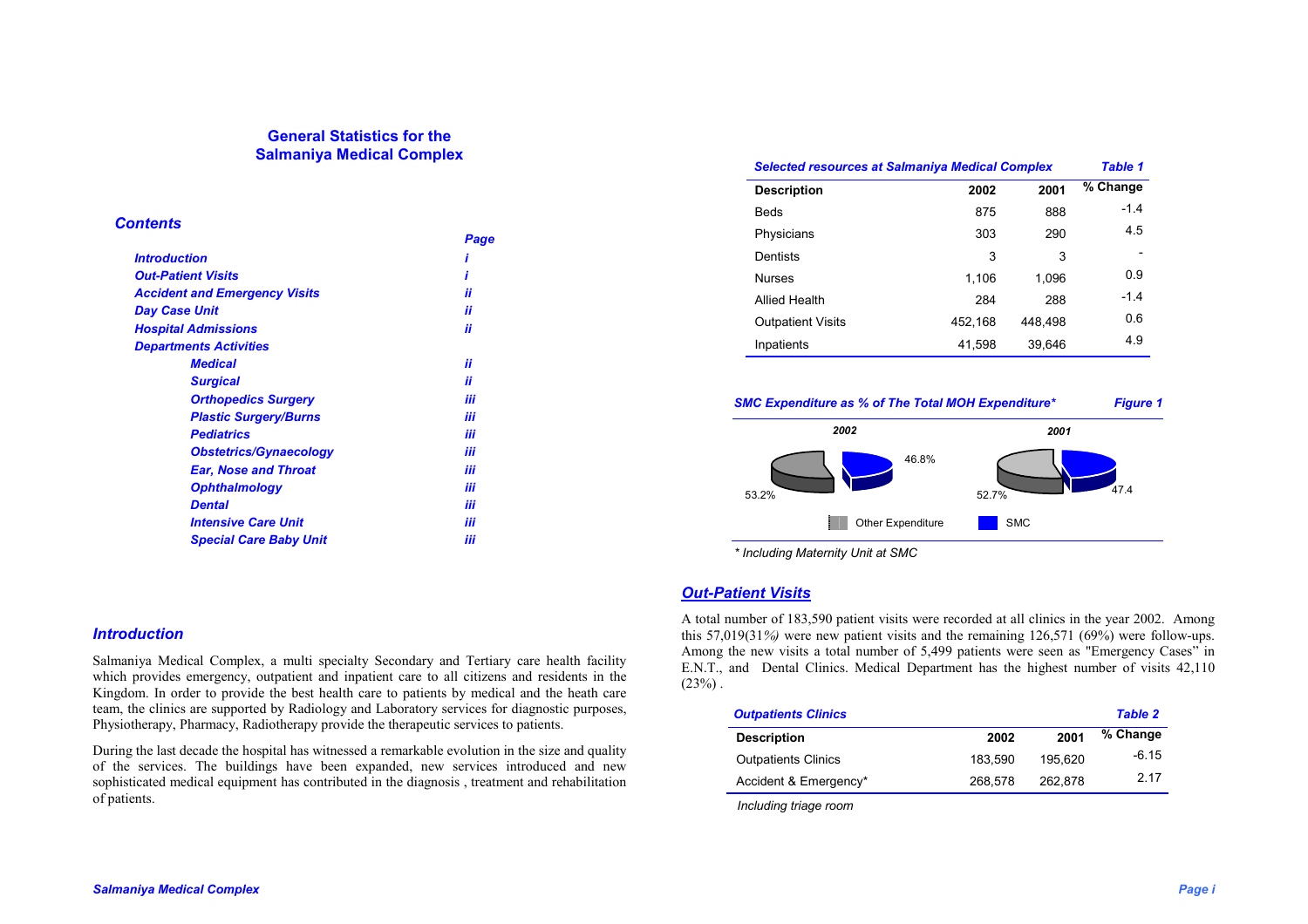# *Accident and Emergency (A&E) Visits*

In the year 2002 a total number of 268,578 patients were treated in A&E clinics. There were 20,5011 (76%) *Bahrainis* and the remaining 6,3567 (24%) were Non-Bahrainis. A total number of 4,555 Road Traffic Accident cases and 1,885 Industrial Accidents were treated. A total number of 3,707 staff working in Ministry of Health were also treated at A  $\&$  E in the year 2002.

## *Day Case Unit*

A total number of 7,496 patients were treated in Day Case Unit. There were 6,456 (86 %) Bahrainis and the remaining 1,040 (14%) were Non-Bahrainis. And among the 6,348 patients who had surgeries 5,034 patients booked for surgeries and 1,314 patients were from A&E. October has the peak month with 733 (10 %) patients. There are 18 beds in the Day Case Unit.

#### *Hospital Admissions*

The Medical Record Bureau has recorded 41,598 admission in 2002 with 32,547 were new admissions. There were 33,666 (81%) Bahrainis and the remaining 7,932 (19%) were Non-Bahrainis*.* There were 18,026 (43%) male and 23,572 (57%) female patients.

A total number of 29,585 (71%) patients were admitted through Accident& Emergency, 8,618 (21%) patients through Out Patients Clinics (O.P.D) and the remaining 3,395 (8%) were through Limited Private Patrice and other Private Clinics (see table 3) .

The hospital was furnished with 875 beds distributed on the hospitals wards for inpatients and 45 beds in Special Care Baby Unit (SCBU). Beds occupancy rate was 79.4. The Average Length of Stay (L.O.S.) for 2002 was 6.1 days.

A total number of 41,636 patients were discharged including the SCBU for a total of 259,622 inpatients days. Based on the patients discharges details, there were 1,029 deaths in 2002*,* among these 900 (86%) Bahrainis and the remaining 129 (14%) were Non-Bahrainis.

| <b>Discharges as % By Source of Admission</b> |      | <b>Table 3</b> |
|-----------------------------------------------|------|----------------|
| <b>Description</b>                            | 2002 | 2001           |
| <b>Outpatients Clinics</b>                    | 20.7 | 21.9           |
| Accident & Emergency                          | 71.2 | 69.0           |
| Limited Private Practice                      | 27   | 41             |
| <b>Other Private Clinics</b>                  | 5.5  | 5.0            |



### *Departments Activities*

# *Medical*

A total number of 42,110 *(*23%*)* patients visits to various Medical Outpatient Clinics were registered in year 2002*.* Among this 10,378 were new patients visits and the remaining 31,732 were follow-up visits. Dermatology clinic had the highest number of patients visits (8,919) which is nearly 28% out of the medical patients.

256 beds were specified for Medical Department in 2002, an increase of 42 beds from 2001. A total number of 10,097 patients were admitted. A total number of 10,124 patients were discharged for 84,329 discharge days, beds occupancy rate was 90% and the average L.O.S\*\* was 8.3 days. 815 deaths in 2002 were registered under the care of Medical Department.

# *Surgical*

A total number of 29,308 *(*16%) patients visits were registered in the year 2002. Among this 10,369 were new patient visits and the remaining 18,939 were follow-up visits. General Surgery Clinics had the highest number of visits (12,564) .

It has 164 beds. A total number of 7,109 patients were admitted*.* A total number of 7,163 patients were discharged for 50,951 discharge days, beds occupancy rate was 85% and the average L.O.S\*\* was 7.1 days. There were 89 deaths in 2002 under the care of Surgical Department.